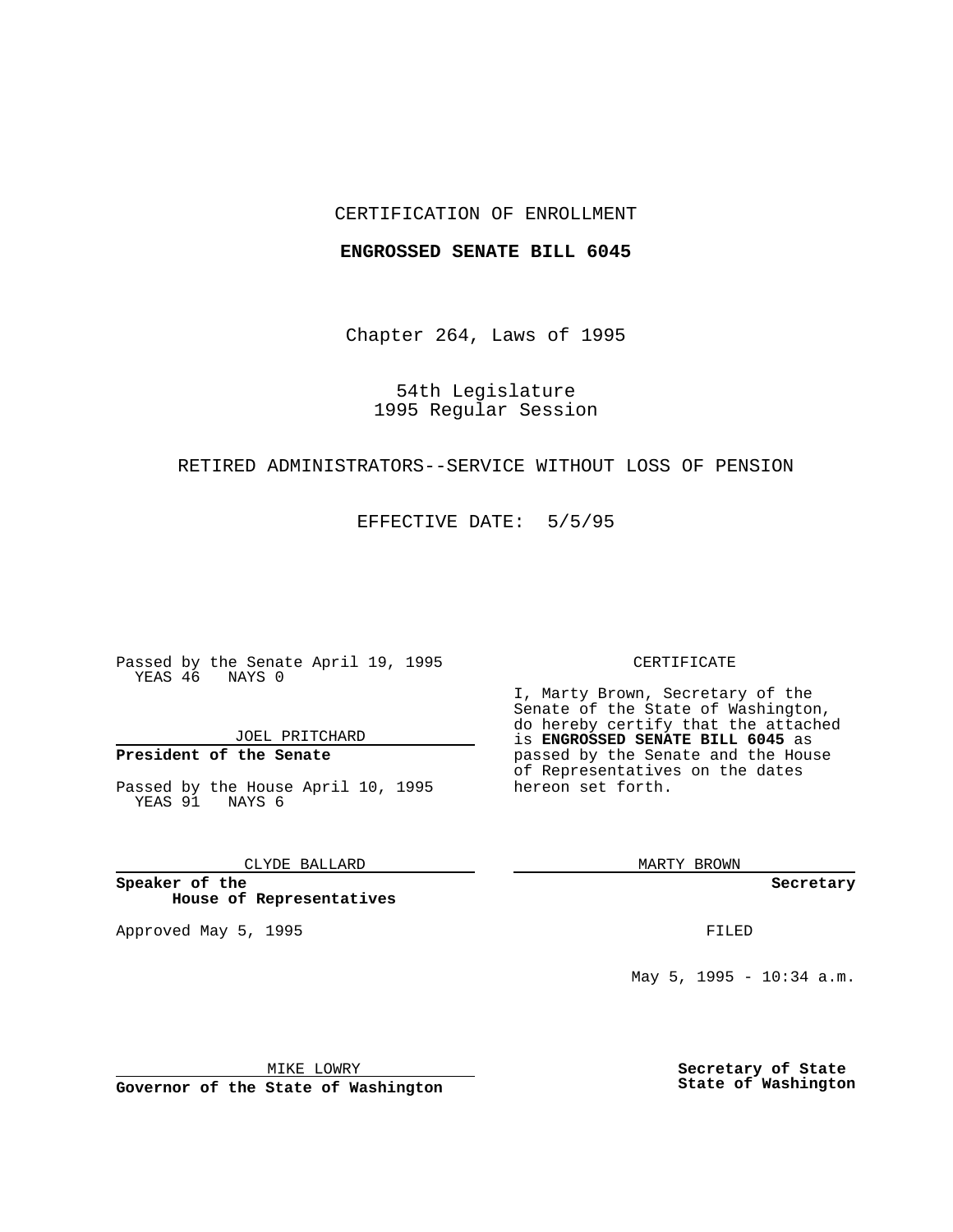## **ENGROSSED SENATE BILL 6045** \_\_\_\_\_\_\_\_\_\_\_\_\_\_\_\_\_\_\_\_\_\_\_\_\_\_\_\_\_\_\_\_\_\_\_\_\_\_\_\_\_\_\_\_\_\_\_

\_\_\_\_\_\_\_\_\_\_\_\_\_\_\_\_\_\_\_\_\_\_\_\_\_\_\_\_\_\_\_\_\_\_\_\_\_\_\_\_\_\_\_\_\_\_\_

AS AMENDED BY THE HOUSE

Passed Legislature - 1995 Regular Session

**State of Washington 54th Legislature 1995 Regular Session By** Senators Bauer, Hochstatter, Gaspard, McAuliffe and Winsley Read first time 02/28/95. Referred to Committee on Education.

 AN ACT Relating to retired administrators; amending RCW 41.32.570; and declaring an emergency.

BE IT ENACTED BY THE LEGISLATURE OF THE STATE OF WASHINGTON:

 **Sec. 1.** RCW 41.32.570 and 1994 c 69 s 2 are each amended to read as follows:

 (1) Any retired teacher or retired administrator who enters service in any public educational institution in Washington state shall cease to receive pension payments while engaged in such service: PROVIDED, That service may be rendered up to seventy-five days per school year without reduction of pension.

 (2) In addition to the seventy-five days of service permitted under subsection (1) of this section, a retired teacher or retired 13 administrator may also serve only as a substitute teacher for up to an additional fifteen days per school year without reduction of pension if:

 (a) A school district, which is not a member of a multidistrict substitute cooperative, determines that it has exhausted or can reasonably anticipate that it will exhaust its list of qualified and available substitutes and the school board of the district adopts a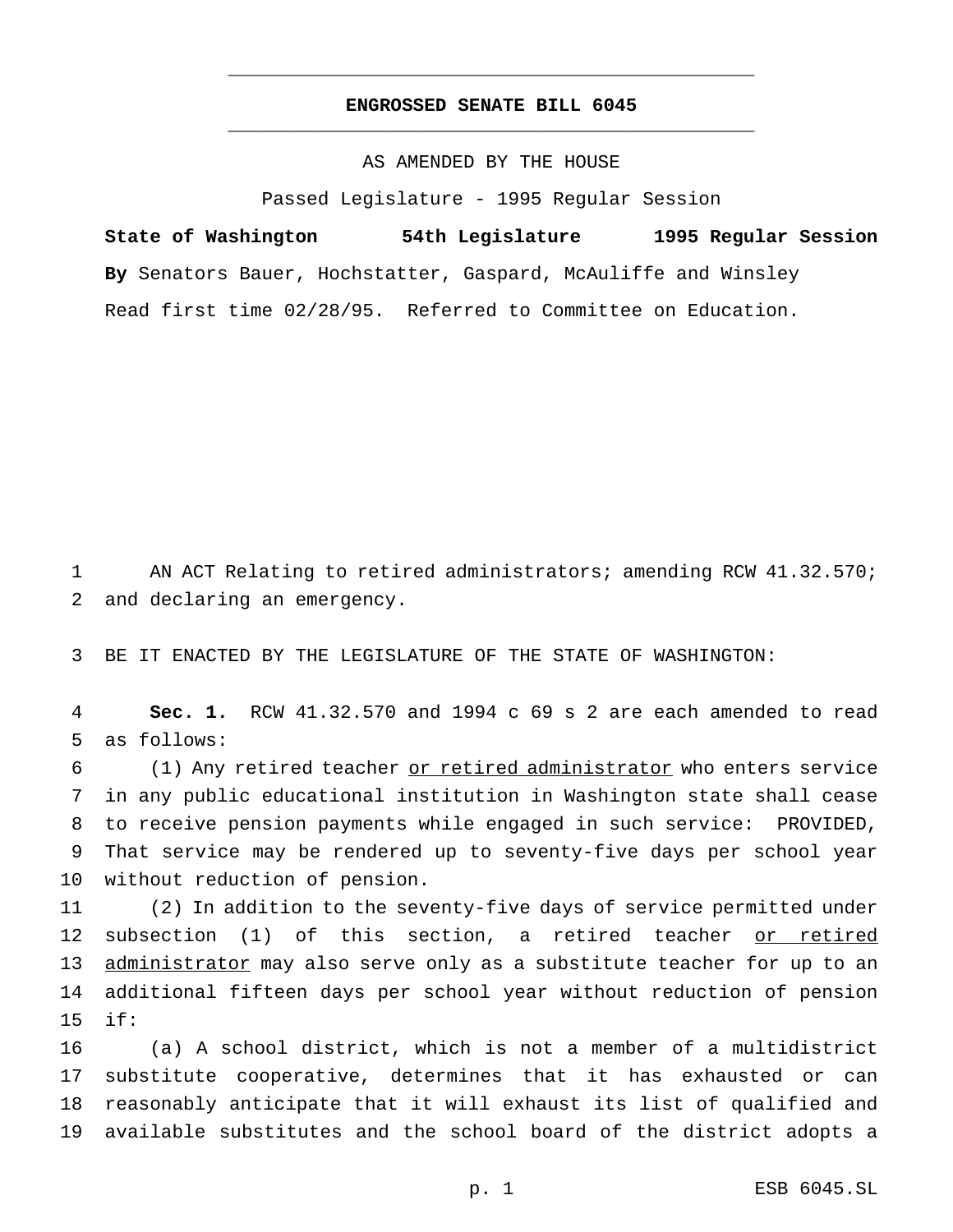1 resolution to make its substitute teachers who are retired teachers or 2 retired administrators eligible for the additional fifteen days of extended service once the list of qualified and available substitutes has been exhausted. The resolution by the school district shall state that the services of retired teachers and retired administrators are necessary to address the shortage of qualified and available substitutes. The resolution shall be valid only for the school year in which it is adopted. The district shall forward a copy of the resolution with a list of retired teachers and retired administrators who have been employed as substitute teachers to the department and may 11 notify the retired teachers and retired administrators included on the list of their right to take advantage of the provisions of this subsection; or

 (b) A multidistrict substitute cooperative determines that the school districts have exhausted or can reasonably anticipate that they will exhaust their list of qualified and available substitutes and each of the school boards adopts a resolution to make their substitute 18 teachers or retired administrators who are retired teachers eligible for the extended service once the list of qualified and available substitutes has been exhausted. The resolutions by each of the school districts shall state that the services of retired teachers and retired 22 administrators are necessary to address the shortage of qualified and available substitutes. The resolutions shall be valid only for the school year in which they are adopted. The cooperative shall forward 25 a copy of the resolutions with a list of retired teachers and retired 26 administrators who have been employed as substitute teachers to the 27 department and may notify the retired teachers and retired 28 administrators included on the list of their right to take advantage of the provisions of this subsection.

30 (3) In addition to the seventy-five days of service permitted under subsection (1) of this section, a retired administrator or retired teacher may also serve as a substitute administrator up to an additional fifteen days per school year without reduction of pension if 34 a school district board of directors adopts a resolution declaring that the services of a retired administrator or retired teacher are necessary because it cannot find a replacement administrator to fill a 37 vacancy. The resolution shall be valid only for the school year in which it is adopted. The district shall forward a copy of the 39 resolution with the name of the retired administrator or retired